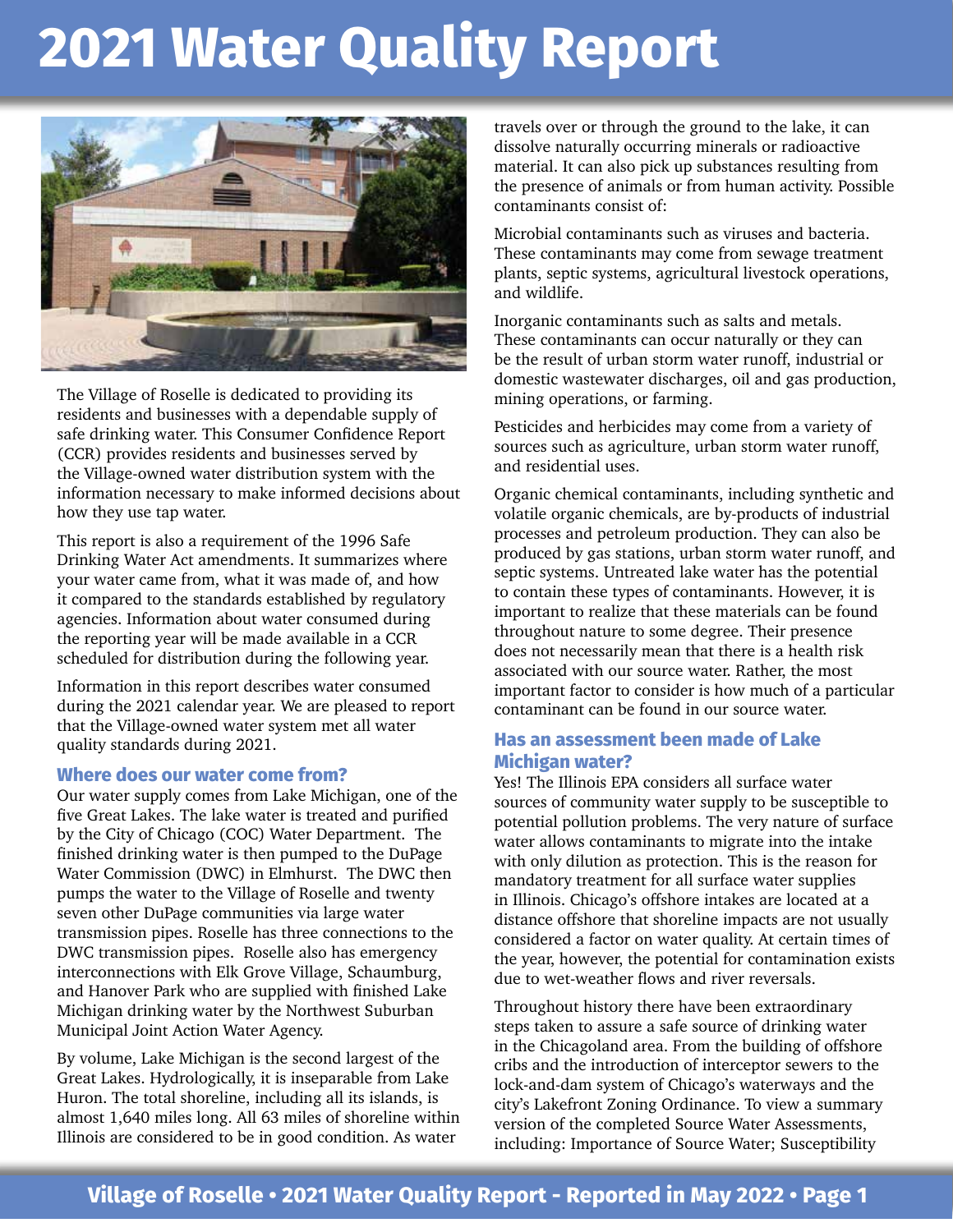

to Contamination Determination; and documentation/ recommendation of Source Water Protection Efforts, you may access the Illinois EPA website at www.epa.state.il.us/cgibin/wp/swap-fact-sheets. pl.

#### **Who regulates if the water is safe to drink?**

In order to make certain that tap water is safe to drink, the United

States Environmental Protection Agency (USEPA) and the Illinois Environmental Protection Agency (IEPA) prescribe regulations that limit the amount of certain contaminants in the water distributed by public water systems. All public water systems, including the City of Chicago, the DuPage Water Commission (DWC), and the Village of Roselle, must monitor their systems and comply with these regulations. Failure to do so is a violation of federal and state laws. Food & Drug Administration regulations establish limits for contaminants in bottled water, which must provide the same protection for public health.

#### **Is Roselle's drinking water safe?**

Yes! During 2021, Roselle complied with all of the federal and state regulations pertaining to the storage and distribution of drinking water. All samples met water quality standards. The table on page 4 summarizes the tests that were performed to ensure compliance with water quality standards. Page 3 has additional information and outline the definitions associated with this information. The City of Chicago (COC) conducted a number of additional water quality tests as well. In fact, they routinely performed over 70 different water quality tests as part of their raw water treatment process. The results of all of these tests complied with federal and state drinking water regulations. The results of Chicago's and the DuPage Water Commissions's analyses are available to the public at the Village of Roselle Public Works Facility.

#### **Are there any problems with Lead or Copper in our water?**

No! The Village tests for lead and copper content indicate that levels of either contaminant in our drinking water were below the levels required

by regulation and in some cases, below the level detectable.

Presently, the Village tests for lead and copper content once every three (3) years. We collect samples from the taps of 30 private homes. These samples are then sent to the IEPA laboratories for analysis. The table on page 3 summarizes the results of our last round of lead and copper testing in 2017.

Our current rate of testing, once every three (3) years, as well as our sample size (30 samples), were prescribed by IEPA following initial rounds of annual testing using larger sample sizes. These initial tests indicated that there were no significant problems with lead or copper contamination in our drinking water. Therefore, our sampling frequency and sample size was reduced.

However, it should be noted that infants, pregnant women, and young children are more vulnerable to lead in drinking water than the general population. It is possible that lead levels in your home may be higher than in other homes due to the types of materials used in your home's plumbing system. If you are concerned about elevated lead levels in your water, you may wish to have it tested at a local laboratory. Flushing your tap for 2 minutes before using the water for drinking or cooking will also reduce your risk of lead exposure. Additional information about lead in drinking water is available from the USEPA's Safe Drinking Water Hotline (800-426-4791). You can also visit them on the web at www.epa.gov/safewater/lead.

#### **Is there Cryptosporidium in our water?**

No! Several years ago, this cyst-like microbe made national headlines when it made dozens of people in Milwaukee sick with fever and diarrhea. This organism can be found in most raw surface water. It is caused by animal waste products deposited into the source water. However, properly filtered and disinfected water is virtually free of it. The Village of Roselle has never had a case of cryptosporidiosis, the illness caused by this organism. Furthermore, the City of Chicago routinely conducts monthly tests for cryptosporidium. They have never reported the presence of this microbe in their samples.

#### **Should I be concerned about Arsenic in our water?**

No! On October 31, 2001 US EPA Administrator Christie Whitman announced a lower standard for arsenic. The standard is reduced from 50 ppb to 10 ppb. Water supplies were required to comply with the new standard by January 23, 2006. The City of Chicago tested for arsenic and a range from 0.52 to 0.67 p.p.b.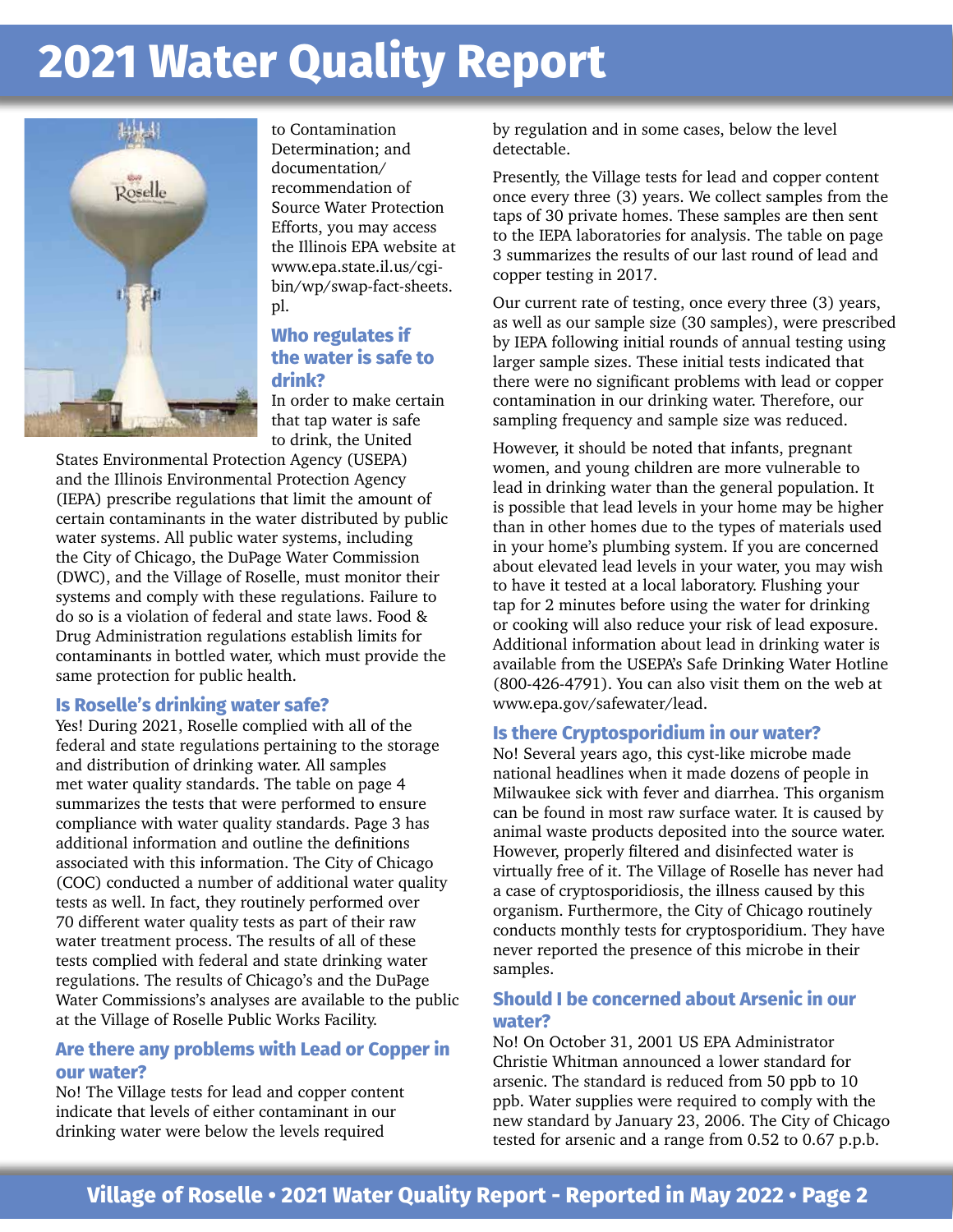was detected. Arsenic can be the result of the erosion of natural deposits, runoffs from orchards, or the runoff from glass and electronic production wastes.

#### **Who can I talk to if I have questions or comments about the Village-owned water system?**

If you have any questions regarding the Village of Roselle's drinking water, or this report, please contact Utilities Manager John Valenti at (630) 671-2373. Additionally, you are always welcome to participate or voice concerns about your drinking water at the regularly scheduled Village Board meetings. The Village Board routinely meets the second and fourth Monday of each month at 7:00 p.m. at the Village Hall. We are dedicated to providing safe, high quality drinking water in a reliable, economical and professional manner.

#### **DEFINITIONS**

- MCLG Maximum Contaminant Level Goal: The level of a contaminant in drinking water below which there is no known or expected risk to health. MCLG's allow for a margin of safety.
- MCL Maximum Contaminant Level: The highest level of a known contaminant allowed in drinking water. MCLs are set as close to MCLGs as feasible using the best available treatment technology.
- "Range of Detection" represents a range of individual sample results, from lowest to highest, taken during the CCR calendar year.
- "Date of Sample" represents whether the sample was collected during the CCR calendar year or the last time IEPA required samples to be collected. If no date appears, then the sample was collected during the reporting year.
- ppm Parts Per Million (same as mg/l) or one ounce in 7,350 gallons of water.
- ppb Parts Per Billion (same as ug/l) or one ounce in 7,350,000 gallons of water.
- $#pos/mol$  This represents the number of positive samples per month
- %pos/mo This represents the percentage of positive samples per month.
- AL Action Level: The level of a contaminant above which certain prescribed treatment techniques must be employed to reduce contaminant risk.
- ND Not Detectable: Not found at the testing limits.
- NA Not Applicable.
- TT Treatment Technique or a required process

intended to reduce the level of a contaminant in drinking water.

- %<0.3 NTU Percent of samples less than .3 NTU
- "Amount" column is an average of all sample result data collected during the CCR calendar year
- NTU Nephelometric Turbidity Unit, used to measure cloudiness in the drinking water.
- pCi/l Picocurries per litre, used to measure radioactivity.

Turbidity is a measurement of the cloudiness of the water. It is monitored because it is a good indicator of water quality and the effectiveness of the filtration system and disinfectants. During the winter months your water may appear to be turbid, but in fact only contains air bubbles. This is nothing to be concerned about. Run your tap till your water gets cold or simply let the water stand a few minutes for it to clear.

Fluoride is added to the water supply to help promote strong teeth. The Illinois Department of Public Health recommends an optimal fluoride range of 0.9 mg/l to 1.2 mg/l. Our fluoride levels range from 0.803 mg/l to 0.846 mg/l.

Sodium has no MCL. Monitoring is required to provide information to consumers and health officials concerned about sodium intake due to dietary precautions. However, individuals on a sodium-restricted diet should consider consulting a physician.

Vulnerable Populations: Drinking water, including bottled water, may reasonably be expected to contain small amounts of some contaminants. The presence of these contaminants does not necessarily indicate the water poses a health risk. Additional information regarding these contaminants and the potential health risks associated with drinking water may be obtained by calling the U.S. Environmental Protection Agency's Safe Drinking Water Hotline (SDWH) at 1-800-426-4791.

Important Note: Some people may be more vulnerable to contaminants in drinking water than the general population. Immuno-compromised persons such as persons with cancer undergoing chemotherapy, persons who have undergone organ transplants, people with HIV/AIDS or other immune system disorders, some elderly, and infants can be particularly at risk from infections. These people should seek advice about drinking water from their health care providers. USEPA/ CDC guidelines on appropriate means to lessen the risk of infection by cryptosporidium and other microbial contaminants are available from the USEPA's Safe Drinking Water Hotline 1-800-426-4791.

### **Village of Roselle • 2021 Water Quality Report - Reported in May 2022 • Page 3**